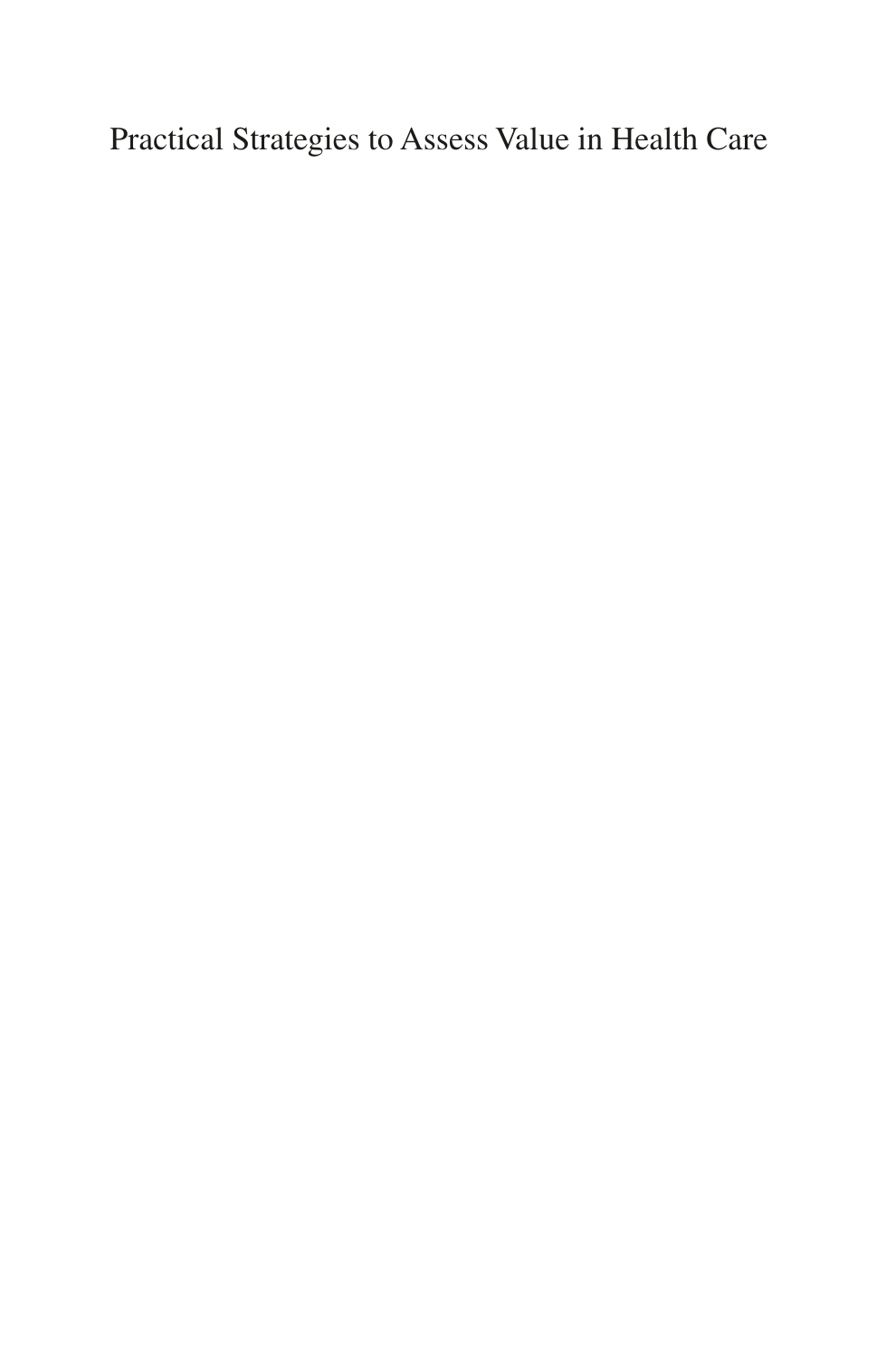Craig A. Solid

# Practical Strategies to Assess Value in Health Care

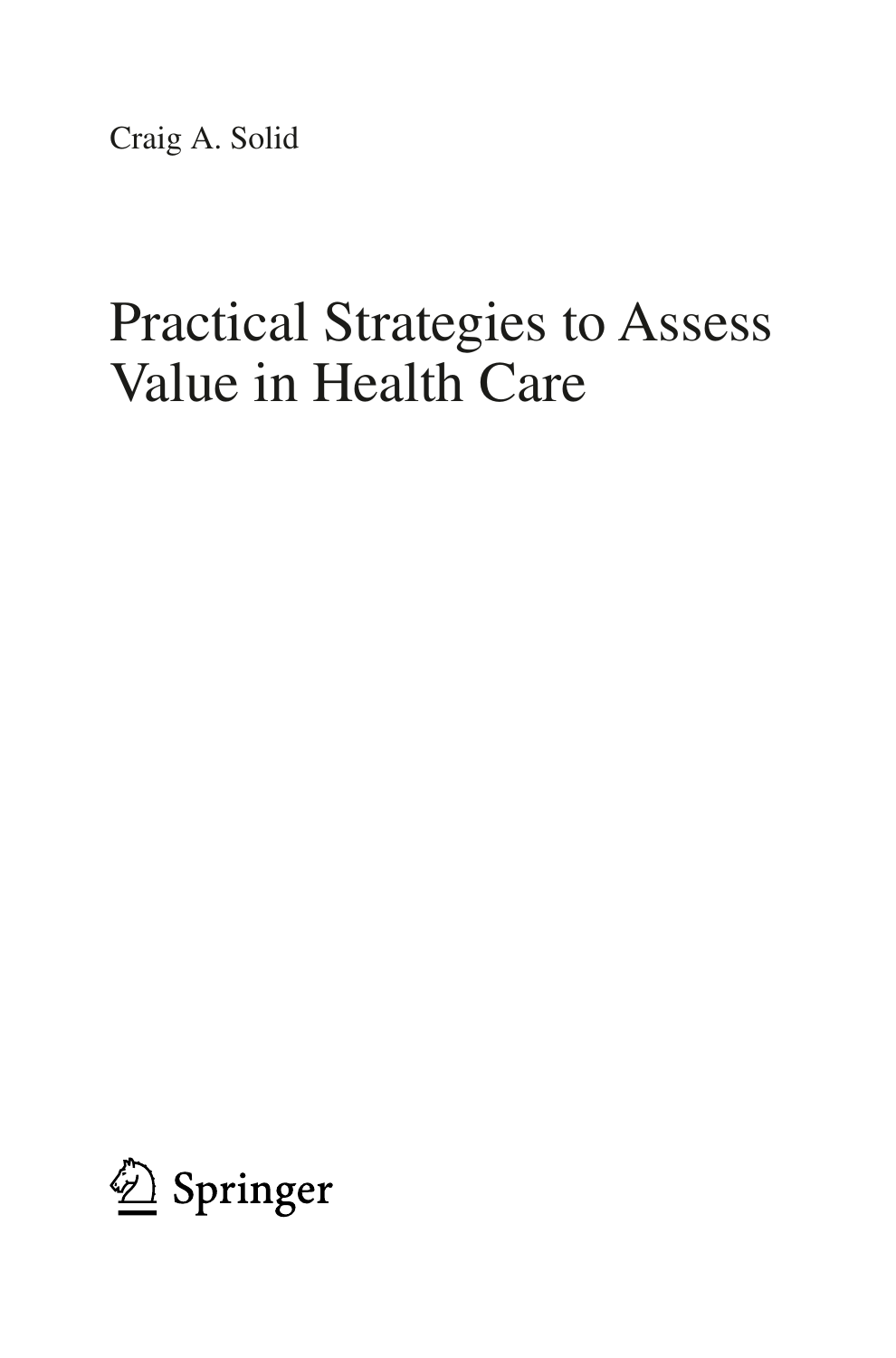Craig A. Solid Owner and Principal Solid Research Group, LLC SAINT PAUL, MN, USA

#### ISBN 978-3-030-95148-1 ISBN 978-3-030-95149-8 (eBook) <https://doi.org/10.1007/978-3-030-95149-8>

© The Editor(s) (if applicable) and The Author(s), under exclusive license to Springer Nature Switzerland AG 2022

This work is subject to copyright. All rights are solely and exclusively licensed by the Publisher, whether the whole or part of the material is concerned, specifcally the rights of translation, reprinting, reuse of illustrations, recitation, broadcasting, reproduction on microflms or in any other physical way, and transmission or information storage and retrieval, electronic adaptation, computer software, or by similar or dissimilar methodology now known or hereafter developed.

The use of general descriptive names, registered names, trademarks, service marks, etc. in this publication does not imply, even in the absence of a specific statement, that such names are exempt from the relevant protective laws and regulations and therefore free for general use.

The publisher, the authors and the editors are safe to assume that the advice and information in this book are believed to be true and accurate at the date of publication. Neither the publisher nor the authors or the editors give a warranty, expressed or implied, with respect to the material contained herein or for any errors or omissions that may have been made. The publisher remains neutral with regard to jurisdictional claims in published maps and institutional affliations.

This Springer imprint is published by the registered company Springer Nature Switzerland AG The registered company address is: Gewerbestrasse 11, 6330 Cham, Switzerland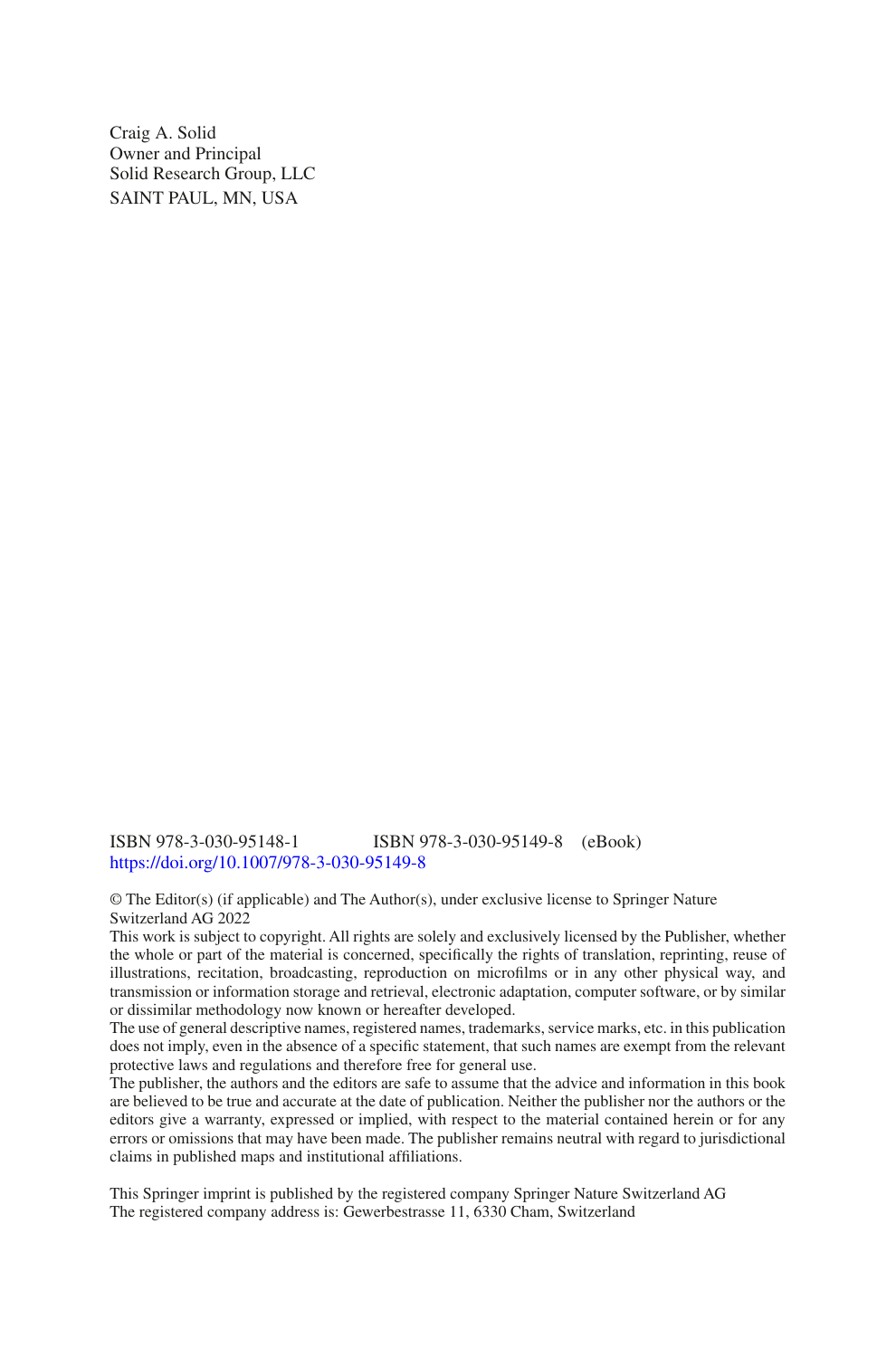*To my family, for all that you do, Emily, Vieva, Emmett, and Kipp.*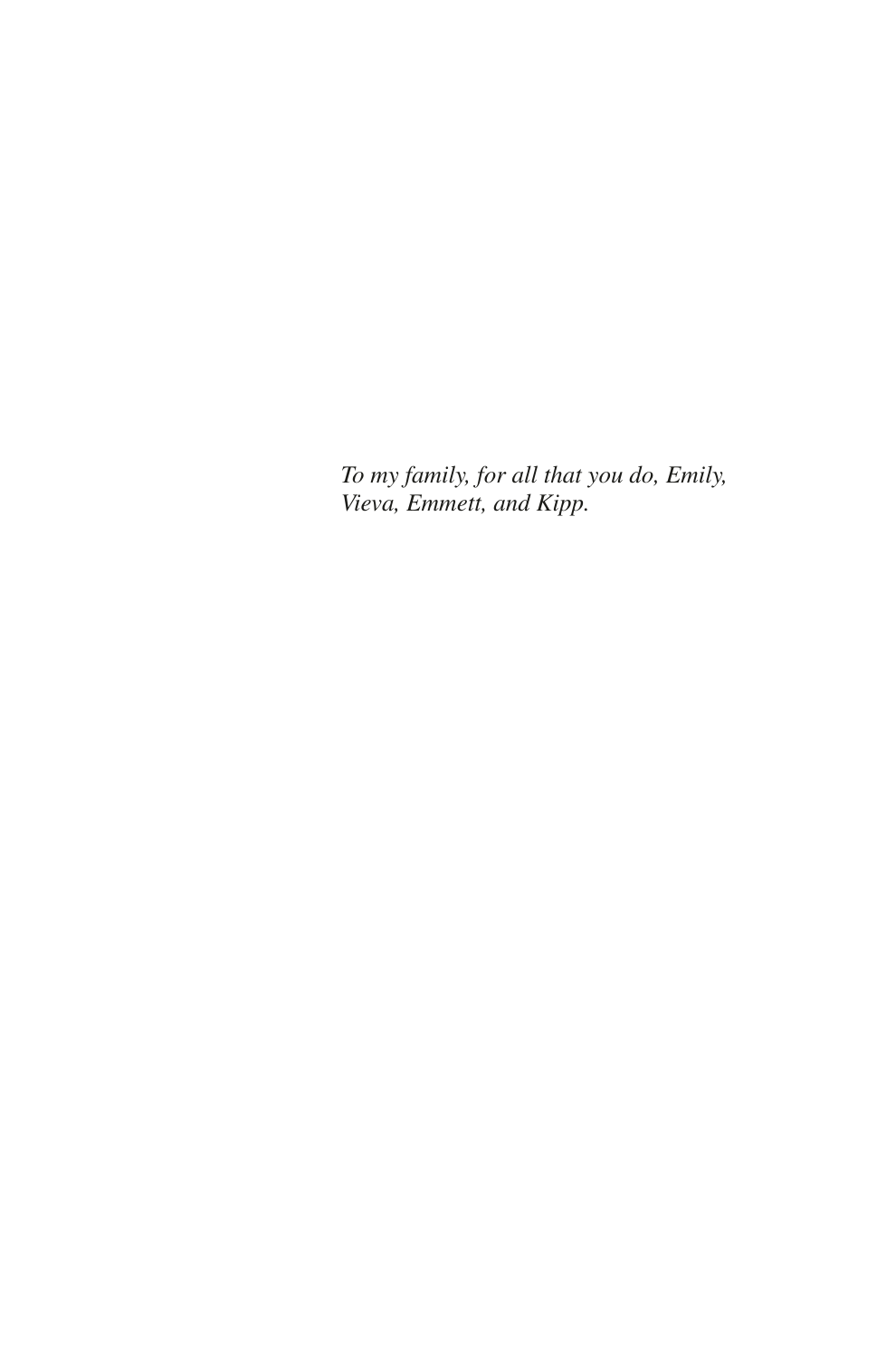### **Preface**

I have been deeply entrenched in the assessment and analysis of various components of health care for over 20 years. From the late 1990s to today, I have witnessed frst-hand the shift toward "value-based" care in policy and reimbursement, but also in how individuals and organizations have come to view their role in the vast and complex machinery we know as the healthcare industry. Through my work with clients and personal research, I have come to notice signifcant gaps in the resources available to healthcare professionals who seek to assess value, fnancial or otherwise. This is lamentable, given that the great majority of healthcare professionals are motivated, hardworking individuals who are passionate about improving the quality and value of health care.

Almost without exception, the individuals I have encountered in this industry are committed to their own improvement and open to learning new skills, so that they may be better equipped to tackle the many challenges faced when attempting to change care delivery systems. Unfortunately, there exists a paucity of information or guidance when needing to plan, execute, and summarize assessments of the value of an intervention, product, device, or process.

I wrote my previous book, *Return on Investment for Healthcare Quality Improvement*, for healthcare professionals needing to quantify the financial return of particular decisions or quality initiatives. The book compiles the ideas and techniques I have used to help clients secure funding or justify particular activities and provides a general structure that can be applied to a variety of situations, settings, and motivations. The feedback I have received suggests that it was successful in beginning to fll some of the gaps in value-related resources available to healthcare professionals.

However, I came to confrm through subsequent conversations with individuals across the spectrum of care (some of whom had read the book, some who had not) that there remained a sizable gap surrounding the assessment of value more generally. Discussions with clinicians, patient advocates, administrators, policy makers, and private business owners revealed a universal craving for more specifcs regarding defnitions and interpretations of value. Given the increasingly important role value plays across the landscape of health care in the USA, a shared understanding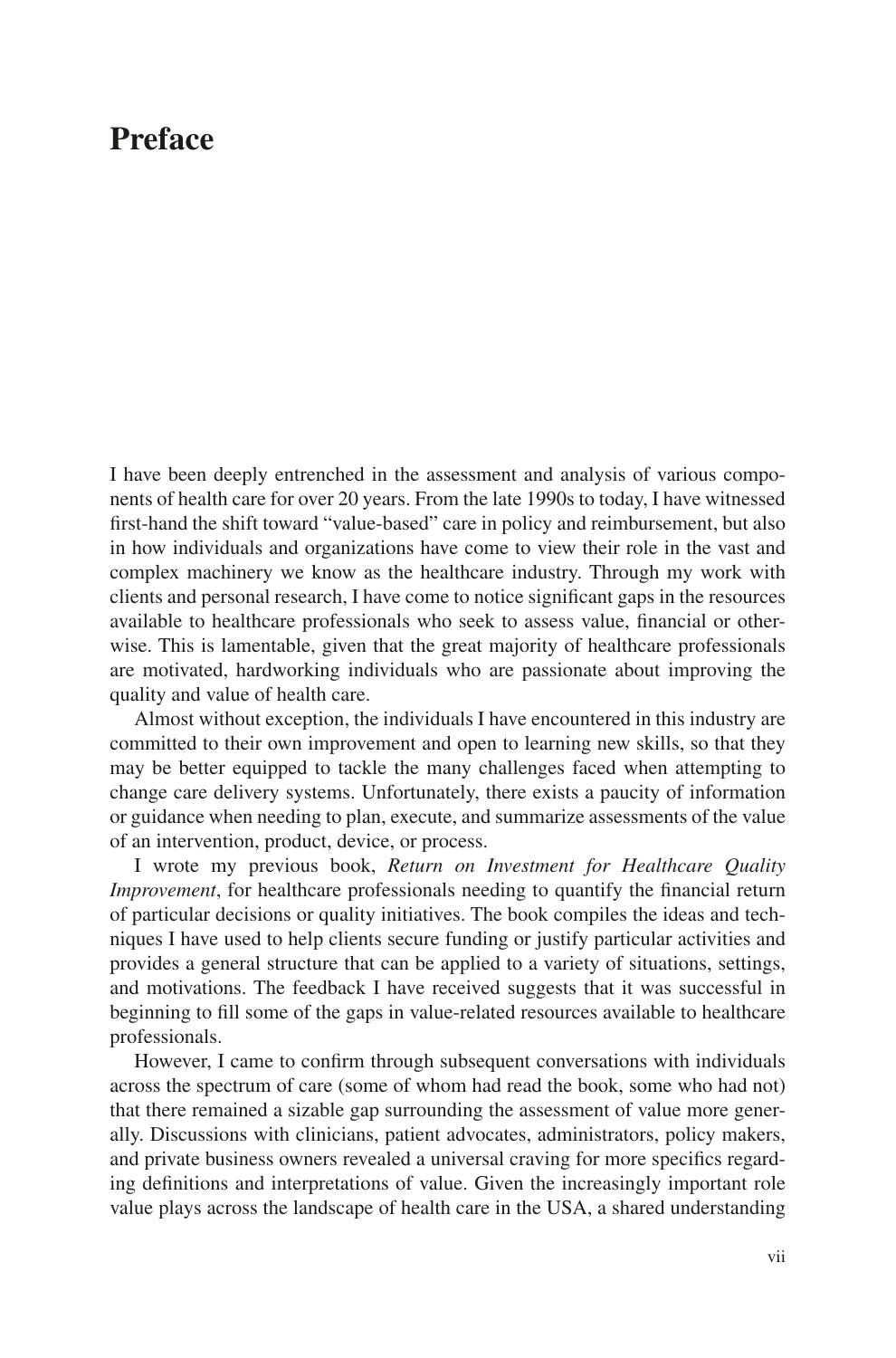of how to think and talk about value has never been more critical. Yet, the variety of perspectives (patients, providers, clinicians, policy makers, etc.) from which to view value and the myriad of motivations to assess value make it impossible to establish a single, universally applicable defnition of value. Instead, we need to learn how to *think about* value, so that when faced with a specifc situation or decision, we can develop an appropriate defnition and identify the relevant benefts, costs, and metrics for our unique circumstances.

This book presents a framework to help guide the development and execution of informative value assessments. Through examinations of concepts and theories from network science, economics, and behavioral science, I present key components to consider and address as one establishes an appropriate value defnition and the elements needed to quantify and describe it. Using a common framework can homogenize how assessments are performed and as a result make them more comparable. As with my previous book, the tools and ideas presented in the following pages were born from my work with clients. I have used these techniques to help clients determine and demonstrate value, which in turn has helped them make a business case for their intervention, device, or product to funders, investors, customers, or organizations they want to partner with or be acquired by.

I wrote this book with a variety of healthcare professionals in mind. Clinicians, quality improvement implementers, facility administrators, board members, policy makers, device manufacturers, med-tech/digital health companies, investors, and others will all fnd relevant concepts and techniques that will enhance their ability to assess, discuss, and recognize value. While the fnancial implications of increasing revenues or decreasing costs are essential to the viability of healthcare infrastructure and care delivery systems, the value of health care includes nonmonetary benefts like quality of life, patient experiences, mental and emotional well-being, security, equity, hope, and innumerable other things. Therefore, the scope of this book is as broad as possible, encompassing all types of value one could imagine. It is my sincere hope that in the pages that follow you will fnd insight and inspiration for your own value assessments.

I am appreciative to the many individuals and organizations who have allowed me to assist them with their value-related needs and have been willing to engage in conversations about value. I would like to explicitly acknowledge a few individuals, including Andrew Kopolow, Becca Etz, Laurie Knutson, John Nelson, and Adan Becerra, for their thoughts and insights regarding the topic of value. I owe a particular debt to Rebecca Smith for her careful reading and insightful feedback on a preliminary draft of this book. And of course, I would be remiss if I did not acknowledge my wife, Emily, for her unwavering support and confdence in this and all endeavors.

Saint Paul, MN, USA Craig A. Solid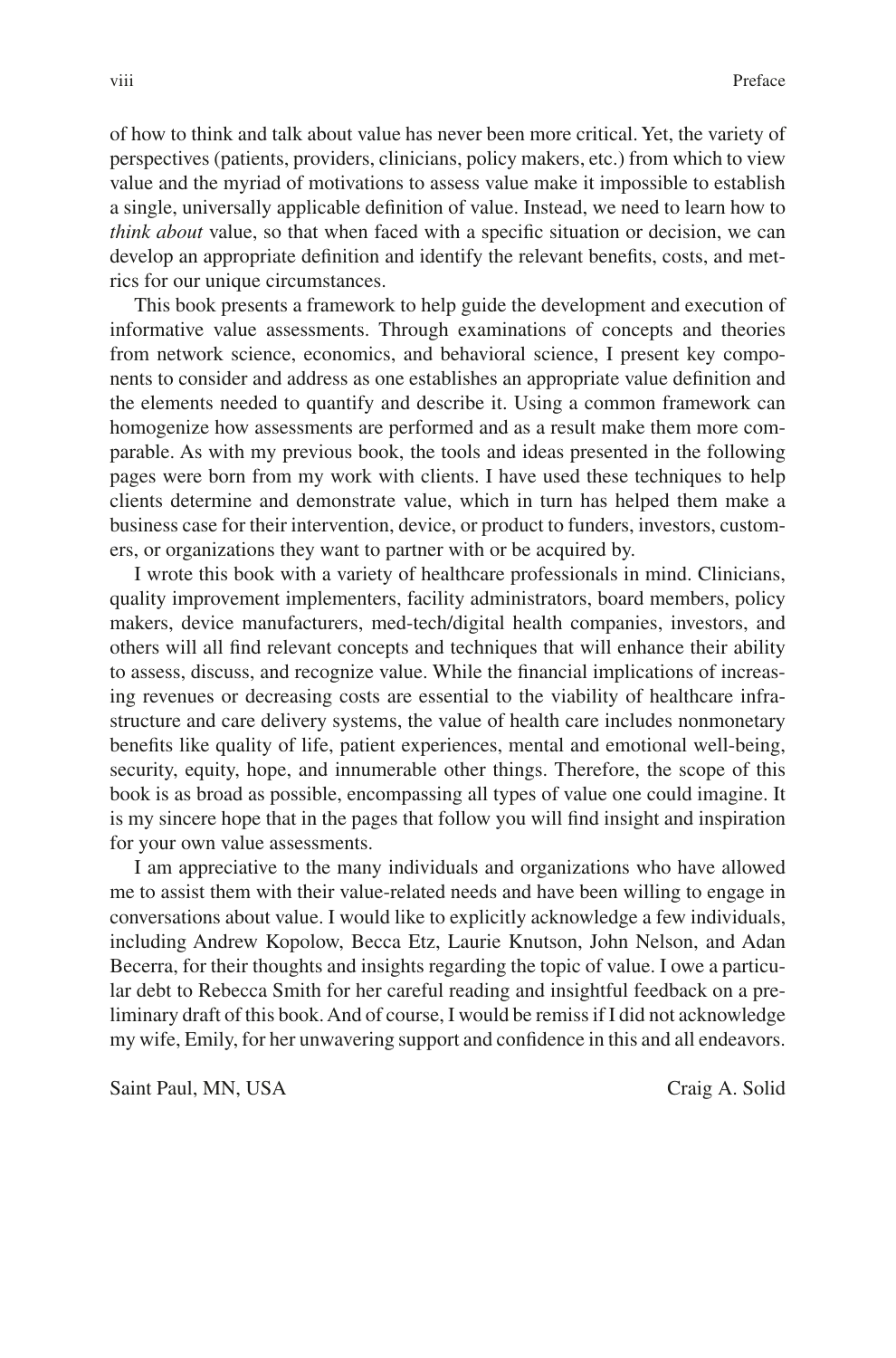## **Contents**

| $\mathbf{1}$   |      |                                                               | $\mathbf{1}$   |
|----------------|------|---------------------------------------------------------------|----------------|
|                | 1.1  |                                                               | $\mathbf{1}$   |
|                |      | 1.1.1                                                         | $\mathbf{1}$   |
|                |      | 1.1.2                                                         | $\overline{4}$ |
|                | 1.2. |                                                               | $\overline{7}$ |
|                | 1.3  |                                                               | 8              |
|                |      | Value-Based Reimbursement Structures<br>1.3.1                 | 8              |
|                |      | Funding and Acquisitions of Innovative Companies<br>1.3.2     | 10             |
|                | 1.4  |                                                               | 12             |
|                |      |                                                               | 14             |
|                |      |                                                               |                |
| Part I         |      | <b>Understanding the Challenges of Assessing the Value</b>    |                |
|                |      | of Health Care                                                |                |
| $\overline{2}$ |      |                                                               | 17             |
|                | 2.1  |                                                               | 17             |
|                | 2.2  |                                                               | 17             |
|                |      | <b>Settings Where Care Is Delivered Are Complex</b><br>2.2.1  |                |
|                |      |                                                               | 18             |
|                |      | Paying for Health Care Is Messy<br>2.2.2                      | 20             |
|                | 2.3  |                                                               | 22             |
|                | 2.4  | How Complexity-Related Challenges Often Manifest When         |                |
|                |      |                                                               | 23             |
|                |      | <b>Complexity Makes It Harder to Obtain Accurate</b><br>2.4.1 |                |
|                |      |                                                               | 24             |
|                |      | Complexity Makes It Harder to Determine Attribution<br>2.4.2  | 26             |
|                |      | Improvements in Quality May Not Result in Higher<br>2.4.3     |                |
|                |      |                                                               | 26             |
|                |      | Complexity Contributes to an Unknowable Future<br>2.4.4       | 27             |
|                | 2.5  |                                                               | 28             |
|                |      |                                                               | 28             |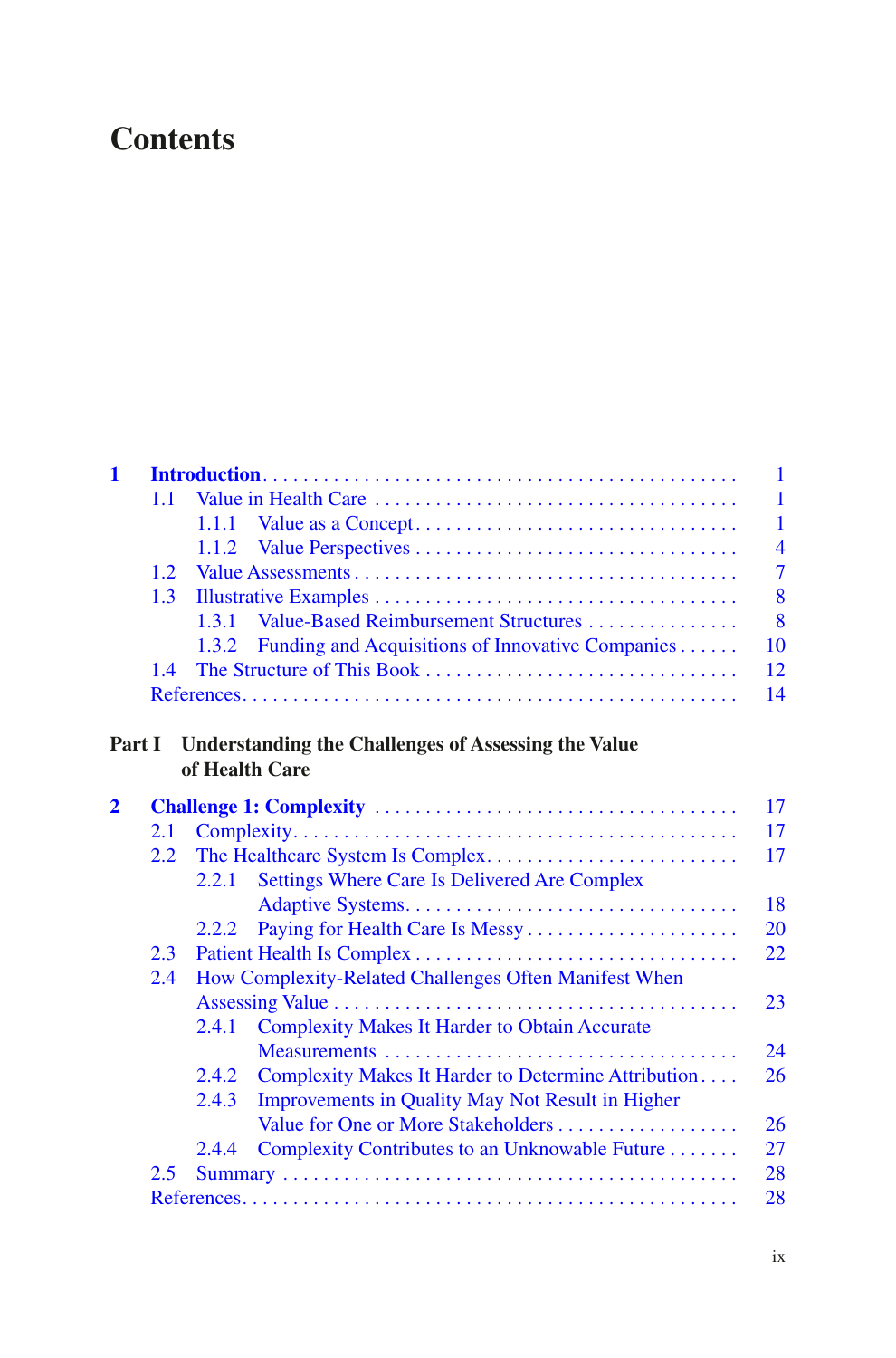|   |         |                                                                      | <u>~</u> |
|---|---------|----------------------------------------------------------------------|----------|
|   | 3.1     |                                                                      | 29       |
|   | 3.2     |                                                                      | 30       |
|   | 3.3     | Care Continuity Blurs the Lines Between Population Health            |          |
|   |         |                                                                      | 31       |
|   |         | Incentives to Improve Population Health Versus Care<br>3.3.1         |          |
|   |         |                                                                      | 32       |
|   |         | The Expected Role of Patients in Population Health<br>3.3.2          |          |
|   |         |                                                                      | 34       |
|   | 3.4     | <b>Individual Health Status as More Than Just Absence</b>            |          |
|   |         |                                                                      | 35       |
|   | 3.5     | The Lack of Continuity in Health Policy and Payment                  | 36       |
|   | 3.6     | How Continuity-Related Challenges Often Manifest                     |          |
|   |         |                                                                      | 38       |
|   |         | <b>Continuity Makes It Harder to Isolate Components</b><br>3.6.1     |          |
|   |         |                                                                      | 38       |
|   |         | A Lack of Continuity in Policy and Evaluations<br>3.6.2              |          |
|   |         | Makes It Harder to Compare Value                                     | 39       |
|   | 3.7     |                                                                      | 40       |
|   |         |                                                                      | 41       |
|   |         |                                                                      |          |
| 4 |         |                                                                      | 43       |
|   | 4.1     |                                                                      | 43       |
|   | 4.2     |                                                                      | 43       |
|   |         |                                                                      | 44       |
|   | 4.3     | Inconsistencies in the Motivations to Assess Value                   | 48       |
|   |         | Value-Based Payments<br>4.3.1                                        | 48       |
|   |         | 4.3.2                                                                | 49       |
|   | 4.4     | How Inconsistency-Related Challenges Often Manifest                  |          |
|   |         |                                                                      | 49       |
|   |         | 4.4.1<br><b>Inconsistent Motivations for Value Make It Difficult</b> |          |
|   |         | to Consistently Define Value                                         | 50       |
|   |         | <b>Inconsistent Definitions of Value Make It Difficult</b><br>4.4.2  |          |
|   |         | to Compare Value                                                     | 51       |
|   | 4.5     |                                                                      | 51       |
|   |         |                                                                      | 51       |
|   |         |                                                                      |          |
|   | Part II | A Primer on Fundamental Concepts and Current                         |          |
|   |         | Techniques Used to Measure Value in Health Care                      |          |
| 5 |         | Key Economic Concepts and Their Implications                         | 55       |
|   | 5.1     |                                                                      | 55       |
|   | 5.2     |                                                                      | 56       |
|   |         | 5.2.1<br>Demand, Supply, and Prices                                  | 56       |
|   |         | 5.2.2<br>Utility, Risk, and Uncertainty                              | 58       |
|   |         | Economic Evaluation of Health Outcomes<br>5.2.3                      | 59       |
|   |         | Moral Hazard and Price Sensitivity<br>5.2.4                          | 61       |
|   |         |                                                                      |          |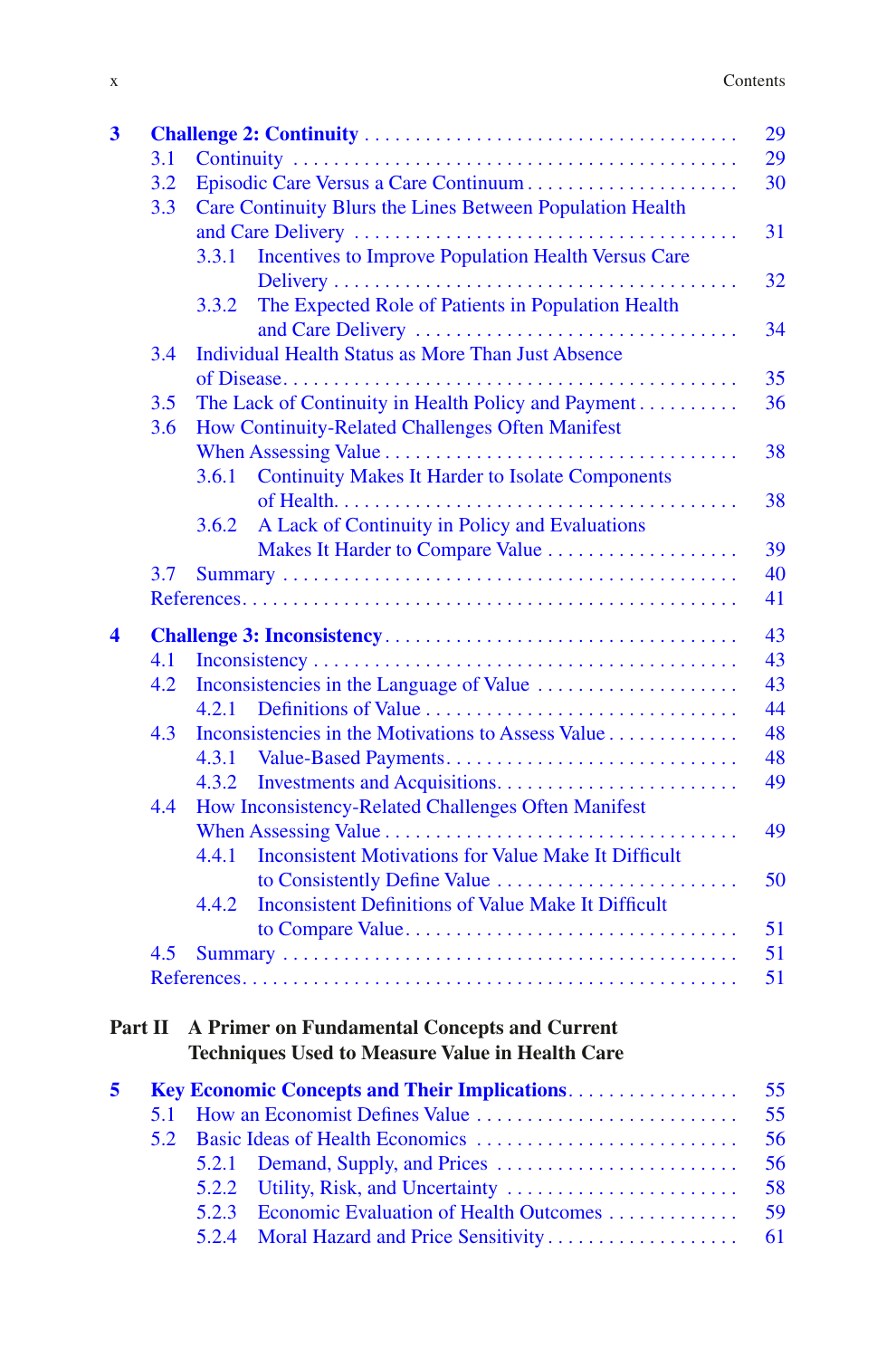#### Contents

|          |     | 5.2.5<br>Theories of the Demand for Health Insurance                                                                      | 62  |
|----------|-----|---------------------------------------------------------------------------------------------------------------------------|-----|
|          |     | 5.2.6                                                                                                                     | 64  |
|          |     | Incomplete and Asymmetric Information<br>5.2.7                                                                            | 64  |
|          | 5.3 | <b>Potential Implications of Basic Economic Concepts</b>                                                                  |     |
|          |     |                                                                                                                           | 66  |
|          |     | Asymmetric Information Can Lead to Inefficiency<br>5.3.1                                                                  | 66  |
|          |     | Moral Hazard Can Lead to Either Less Efficient<br>5.3.2                                                                   |     |
|          |     | or More Efficient Use of Resources                                                                                        | 68  |
|          |     | 5.3.3<br><b>Financially Incentivized Reimbursement Can</b>                                                                |     |
|          |     | Encourage Fraud and Inflates the Cost of Care                                                                             |     |
|          |     | Through Administrative Burden                                                                                             | 69  |
|          | 5.4 |                                                                                                                           | 70  |
|          |     |                                                                                                                           | 70  |
| 6        |     | <b>Current Methods of Value Assessments </b>                                                                              | 71  |
|          | 6.1 |                                                                                                                           | 71  |
|          | 6.2 |                                                                                                                           | 72  |
|          |     | CEA/CUA and QALYs<br>6.2.1                                                                                                | 73  |
|          |     | 6.2.2                                                                                                                     | 75  |
|          |     | 6.2.3                                                                                                                     | 78  |
|          |     | 6.2.4                                                                                                                     | 79  |
|          | 6.3 |                                                                                                                           | 81  |
|          | 6.4 |                                                                                                                           | 82  |
|          |     |                                                                                                                           | 82  |
|          |     |                                                                                                                           |     |
| Part III |     | <b>Practical and Human Considerations: A Discussion</b>                                                                   |     |
|          |     | of the Real-World Motivations and Requirements That                                                                       |     |
|          |     | <b>Should Be Contemplated When Exploring Value</b>                                                                        |     |
|          |     |                                                                                                                           |     |
| 7        |     | Practical and Human Considerations                                                                                        | 85  |
|          | 7.1 |                                                                                                                           | 85  |
|          | 7.2 |                                                                                                                           | 87  |
|          | 7.3 |                                                                                                                           | 89  |
|          | 7.4 | Social, Political, and Cultural Factors                                                                                   | 91  |
|          | 7.5 |                                                                                                                           | 92  |
|          |     | 7.5.1                                                                                                                     | 92  |
|          |     | System Thinking and Cognitive Biases<br>7.5.2                                                                             | 94  |
|          | 7.6 | Biases Impacting the Design and Interpretation of Value                                                                   |     |
|          |     | $\overline{\text{Assessments}} \dots \dots \dots \dots \dots \dots \dots \dots \dots \dots \dots \dots \dots \dots \dots$ | 95  |
|          |     | Biases That Can Influence Value Measurement<br>7.6.1                                                                      | 95  |
|          |     | Biases That Can Influence Value Interpretation<br>7.6.2                                                                   | 96  |
|          | 7.7 |                                                                                                                           | 97  |
|          |     |                                                                                                                           | 97  |
| Part IV  |     | How to Design and Perform a Value Assessment                                                                              |     |
| 8        |     | <b>The Value Assessment Framework</b>                                                                                     | 101 |
|          | 8.1 |                                                                                                                           | 101 |
|          |     |                                                                                                                           |     |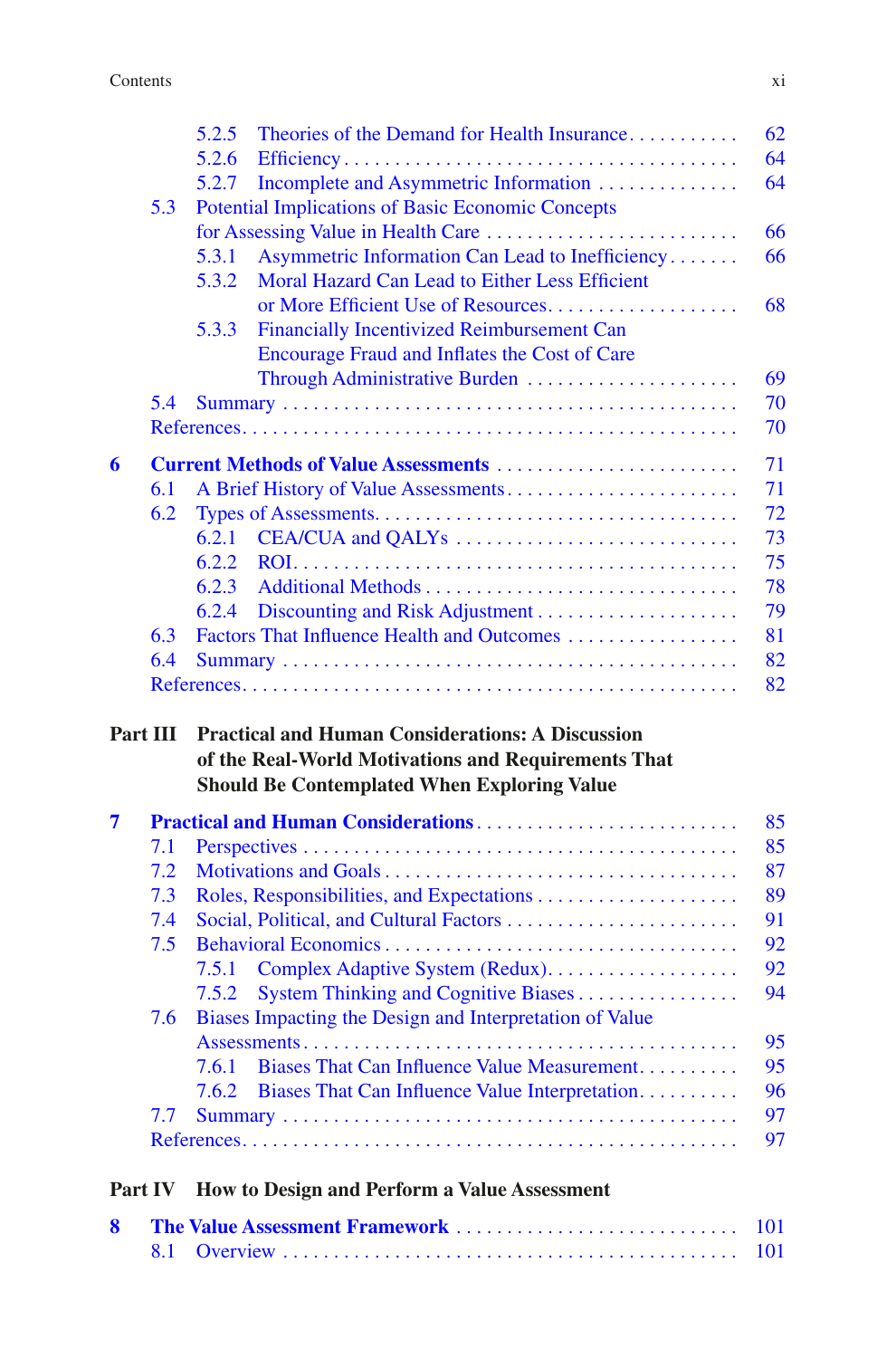|   | 8.2 |       |                                                            | 102        |
|---|-----|-------|------------------------------------------------------------|------------|
|   |     | 8.2.1 | <b>Example 1: Reducing Central Line-Associated</b>         |            |
|   |     |       |                                                            | 102        |
|   |     | 8.2.2 | Example 2: Increasing Coverage and Offerings               |            |
|   |     |       | for Mental and Behavioral Health                           | 105        |
|   | 8.3 |       | Step 1 of the Value Assessment Framework: Define Value     | 107        |
|   |     | 8.3.1 | Question 1: From Whose Perspective Are We                  |            |
|   |     |       | Considering Value—Value to Whom?                           | 108        |
|   |     | 8.3.2 | Question 2: What Is the Scope of the Value                 |            |
|   |     |       | Assessment in Terms of Time and Reach?                     | <b>110</b> |
|   |     | 8.3.3 | Question 3: What Is the Value Assessment's Goal            |            |
|   |     |       | or Objective? What Decision Will It Inform?                | 114        |
|   |     | 8.3.4 | <b>Question 4: What Assumptions Will Be Made</b>           |            |
|   |     |       |                                                            | <b>116</b> |
|   |     | 8.3.5 | Who Is the Intended Audience for the Value                 |            |
|   |     |       |                                                            | 118        |
|   | 8.4 |       | Step 2 of the Value Assessment Framework: Determine Costs, |            |
|   |     |       |                                                            | 118        |
|   |     |       |                                                            | 119        |
|   |     |       |                                                            | 125        |
|   |     |       | 8.4.3 Identify Relevant Benchmarks or Comparisons          | 133        |
|   | 8.5 |       | Step 3 of the Value Assessment Framework: Interpret and    |            |
|   |     |       |                                                            | 134        |
|   |     | 8.5.1 | Guiding Principles for Interpreting and                    |            |
|   |     |       | Communicating Results                                      | 135        |
|   | 8.6 |       |                                                            | 138        |
|   |     |       |                                                            | 139        |
| 9 |     |       |                                                            | 141        |
|   | 9.1 |       |                                                            | 141        |
|   |     | 9.1.1 | Example 1: Determining Value Within the CMS                |            |
|   |     |       | Hospital Readmissions Reduction Program                    | 141        |
|   |     | 9.1.2 | Example 2: Determining the Value of a Medical              |            |
|   |     |       | Device or Digital Health Application                       | 145        |
|   |     | 9.1.3 | Example 3: Determining the Value of Primary Care           | 150        |
|   | 9.2 |       | General Thoughts and Practical Suggestions for Developing  |            |
|   |     |       |                                                            | 152        |
|   |     | 9.2.1 | Collect and Organize Relevant Information                  | 152        |
|   |     | 9.2.2 | Develop and Use Templates                                  | 153        |
|   |     | 9.2.3 | How to Standardize Value Assessment Results                | 155        |
|   |     |       |                                                            | 157        |
|   |     |       |                                                            |            |
|   |     |       |                                                            | 159        |
|   |     |       |                                                            |            |
|   |     |       |                                                            | 161        |
|   |     |       |                                                            |            |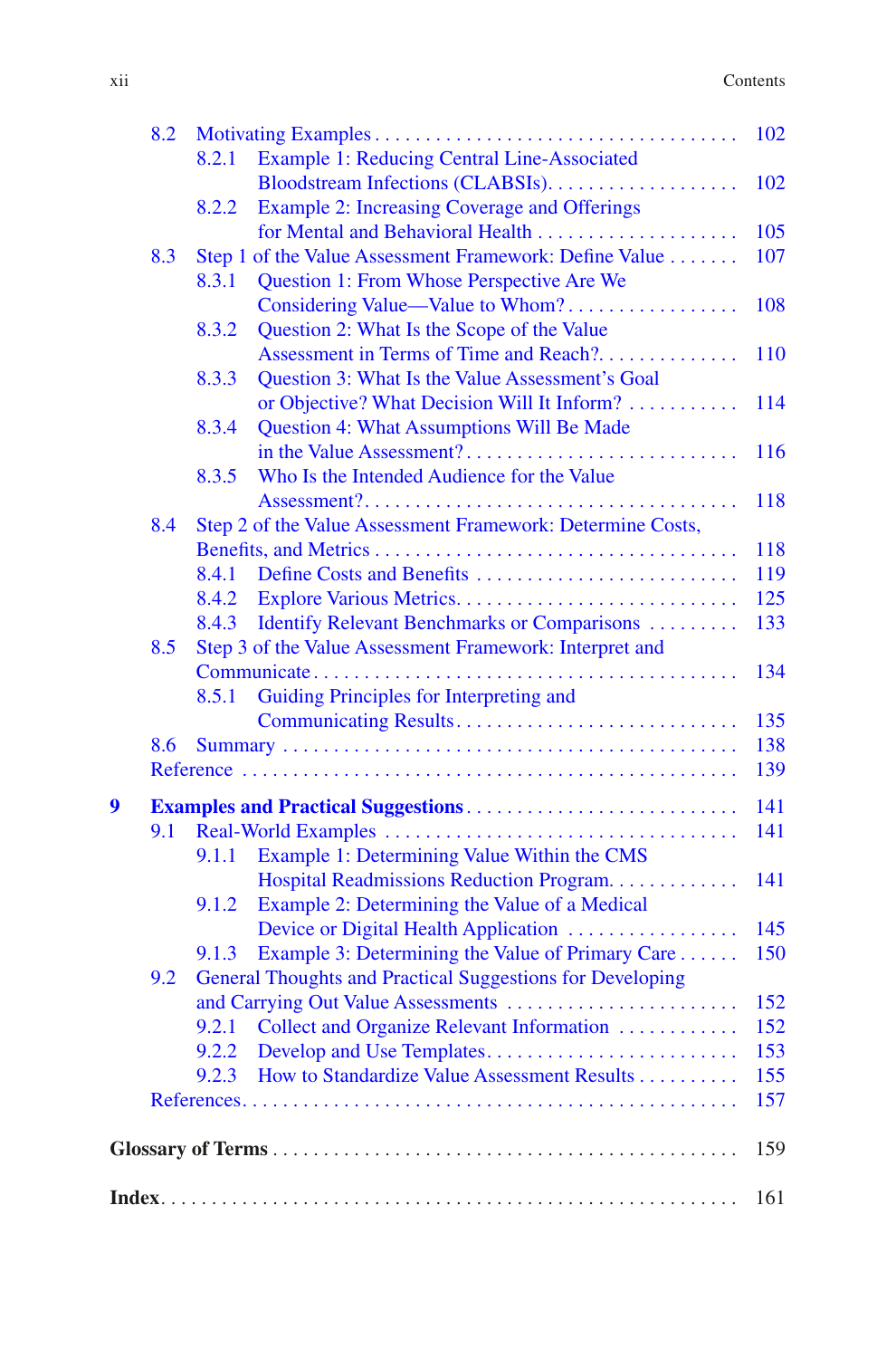### **About the Author**

**Craig A. Solid, PhD** is an independent consultant who is the owner and principal of Solid Research Group, LLC. He helps a variety of organizations, including device and digital health companies, demonstrate and communicate the value of their product, device, process, or solution. He has more than 22 years of experience in health care and has co-authored over 60 peer-reviewed manuscripts and multiple books. He regularly gives seminars and guest lectures on value in health care and value assessments. His most recent book, *Return on Investment for Healthcare Quality Improvement,* is available from Springer (2020). Dr. Solid lives in St. Paul, Minnesota, with his wife and three children.